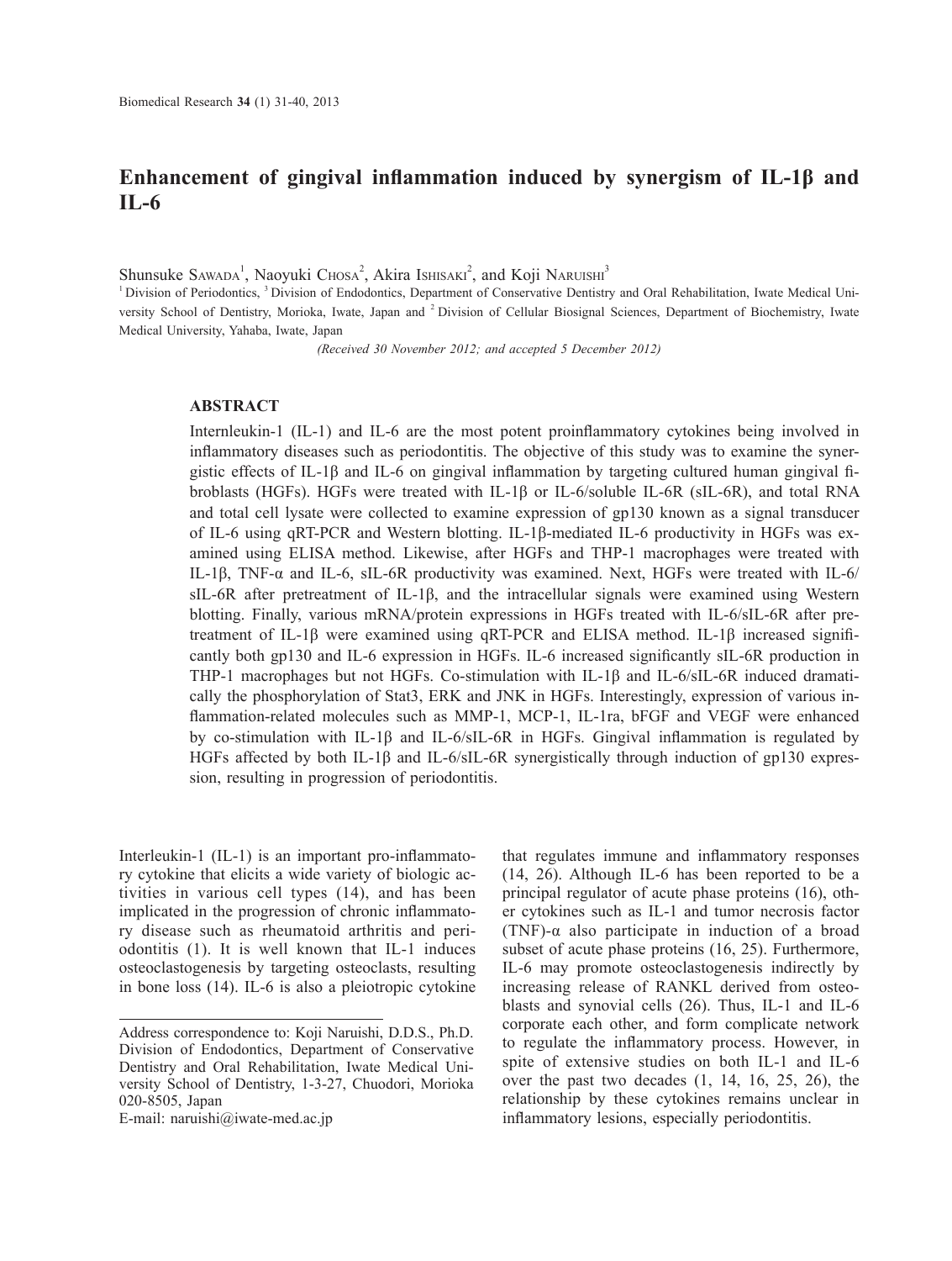Periodontitis is a bacterial infectious disease, and many inflammatory cytokines regulate the pathophysiology (27). Previously, many researchers have shown the effects of inflammatory cytokines such as IL-1 and IL-6 on periodontal cells, *e.g.* fibroblasts, epithelial cells and macrophages (20). In periodontal inflamed tissues, IL-1 and IL-6 may be responsible to the tissue destruction by increasing matrix-metalloproteinases (MMPs) (2, 20). The evidence for the role of MMPs in periodontal destruction has been reported, and it is now recognized that an imbalance between activated MMPs and their endogenous inhibitors, *i.e.* tissue inhibitors of MMPs (TIMPs) leads to pathologic breakdown of the extracellular matrix seen in periodontitis (22). Therefore, the imbalance induced by inflammatory cytokines should be important to understand the mechanism of tissue destruction.

IL-1 activates mitogen-activated protein kinase (MAPKs) or NF-κB pathway via phosphorylation of IL-1 receptor-activated protein kinase (IRAK) in several cell types (24). Whereas, after IL-6 binds to the IL-6 receptor gp80, these proteins build a complex with IL-6 signal transducer gp130, which in turn results in the intracellular dimerization of these glycoproteins (26). This event triggers activation of Janus kinases which phosphorylates distinct intracellular tyrosine residues of the gp130. They serve as docking sites and activate the downstream pathways, at least two distinct signaling cascades: signal transducer and activator of transcription (Stat) 3; and MAPKs (26, 27). Thus, since intracellular molecules activated by IL-1 and IL-6 should be overlapped in many cell types, investigation of the intracellular signals following receptor activation might be required to clarify the potential mechanisms of synergism of IL-1 and IL-6. In addition, it is well known that soluble form of IL-6R (sIL-6R) has agonistic functions of IL-6 and requires cells expressing the gp130 (27). This pathway allows cells that do not express surface IL-6R such as human gingival fibroblasts (HGFs) to respond to the presence of IL-6 (19), resulting in vascular endothelial growth factor (VEGF) production seen in periodontitis lesions (18). Exactly, we previously reported that IL-6 signals in the presence of sIL-6R are initiated in the phosphorylation of gp130 in human gingival fibroblasts (HGFs) (19).

Previously, we have reported that a periodontal pathogen *Porphyromonas gingivalis* infection significantly enhanced gp130 expression in human umbilical vein endothelial cell (HUVEC), and both intracellular MAPKs and NF-κB were activated by the infection (11). Based on these findings, we hypothesized that IL-1β also might induce gp130 expression in HGFs, leading to synergistic effects of IL-1β and IL-6. In the present study, we investigated the possible mechanisms of gingival inflammatory regulation by the synergism of IL-1β and IL-6 by targeting HGFs.

### MATERIALS AND METHODS

*Reagents.* Recombinant human (rh) IL-1β, IL-6 and rhsIL-6R were obtained from R&D Systems (Minneapolis, MN). Antibodies against phospho-Stat3, phospho-ERK and phospho-c-*jun* NH<sub>2</sub>-terminal kinase (JNK) were obtained from Cell Signaling Technology (Beverly, MA). Antibody against cathepsin L was purchased from BD Biosciences (San Jose, CA). Antibody against β-actin and phorbol 12-myristate 13-acetate (PMA) were obtained from Sigma (St. Louis, MO).

*Cell culture.* HGFs were isolated from the fresh gingival tissue biopsy samples from volunteers as previously reported (19), and were maintained in a medium consisting of DMEM (Invitrogen, Gaithersburg, MD) supplemented with 10% fetal bovine serum (FBS) and streptomycin (Invitrogen). Informed consent was obtained from each volunteer before participation, and the Ethics Committee of Iwate Medical University approved the research protocol (approval No.1126). The human monocytic leukemia cell line THP-1 cells (a gift from Dr. M. Taira, Iwate Medical University) were maintained in RPMI 1640 (Invitrogen) supplemented with 10% heatinactivated FBS and antibiotics (Invitrogen). THP-1 cells were differentiated by 100 nM phorbol 12-myristate 13-acetate (PMA). Experimental culture designs have been shown in Fig. 1.

*Quantitative RT-PCR.* To investigate gp130 mRNA expression, HGFs or THP-1 macrophages were treated for 6 h with or without rhIL-1 $\beta$  (1 ng/mL) or IL-6/sIL-6R (50 ng/mL each). Culture design has been shown in Fig. 1A. Next, to investigate the changes of various genes expression, cells were pretreated for 24 h with or without IL-1 $\beta$  (1 ng/mL) and then treated with or without IL-6/sIL-6R (50 ng/ mL each) for 6 h (Fig. 1B). Total RNA was extracted with ISOGEN reagent (Nippongene, Tokyo, Japan), and first strand cDNA was synthesized by using the PrimeScript RT reagent kit (Takara Bio, Ohtsu, Japan). Quantitative RT-PCR (qRT-PCR) was performed using the Thermal Cycler Dice Real time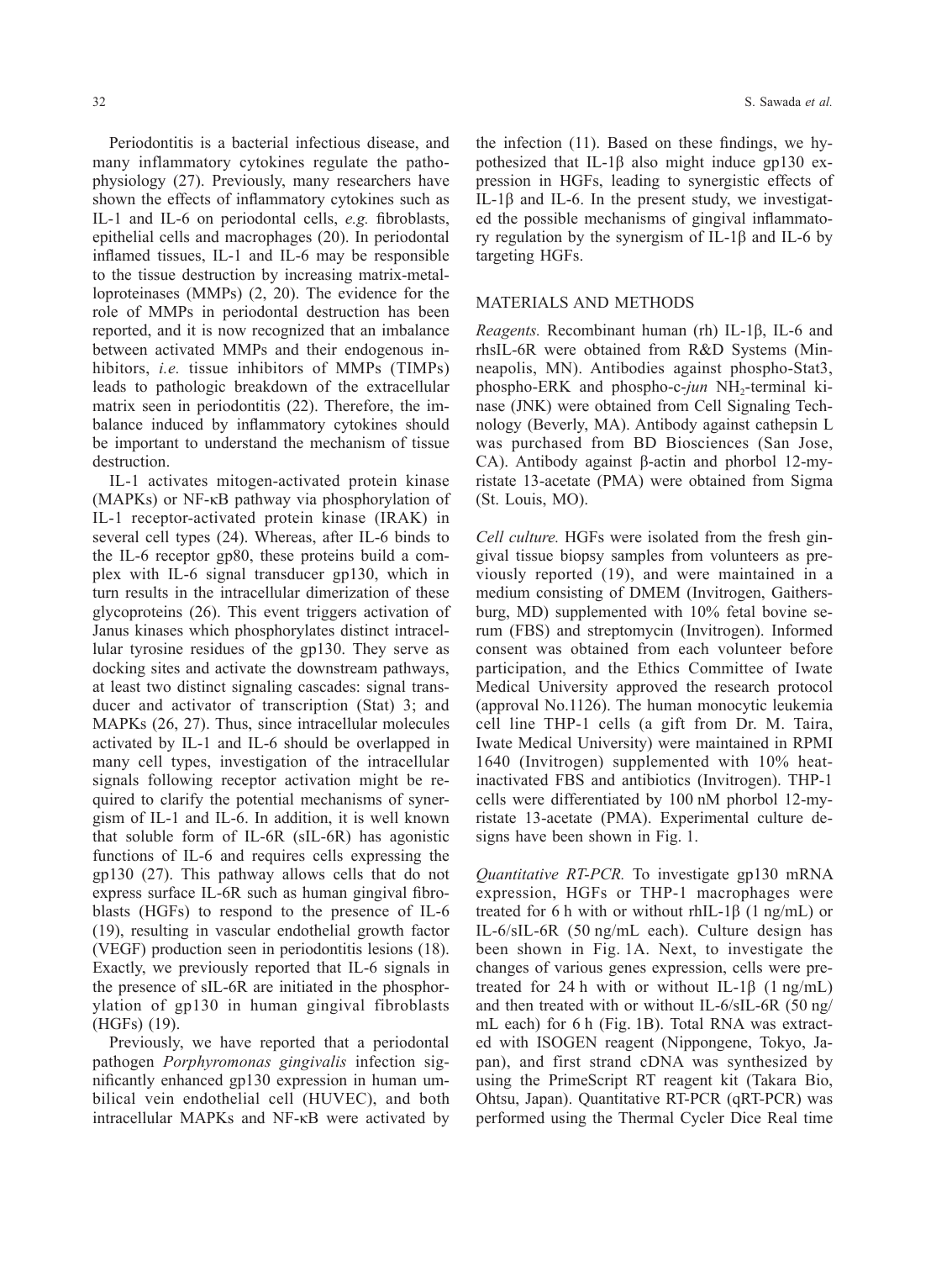System (Takara Bio) with SYBR Premix EX Taq II (Takara Bio) on cDNA generated from the reverse transcription of purified RNA. The mRNA expression of target genes was normalized against β-actin mRNA expression using the comparative cycle threshold method. Primer sequences of target genes for PCR reactions have been shown in Table 1.

*Cell proliferation assay.* Cell proliferation activity was examined using MTT [3-(4,5-Dimethyl-2 thiazolyl)-2,5-diphenyltetrazolium Bromide] assay as described previously (14). Culture design has been shown in Fig. 1B. In short, cells were seeded in each well of a 96-well plate (Corning Costar, Cambridge, MA) in a final volume of 100 μL of DMEM medium supplemented with 0.5% FBS. After cells reached subconfluence, the cells were treated with 1 ng/mL of IL-1β for 24 h and then IL-6/sIL-6R (50 ng/mL each) were added. At the end of the treatments, MTT (final concentration: 0.5 μg/mL) was added to each well and incubated for 4 h in a humidified atmosphere prior to the addition of 100 μL of acid solution (0.04 N HCl in isopropanol) into each well. The reaction mixture on each well of the 96-well culture plate was measured fluorometrically using a micro plate reader (iMARK™; Bio-Rad, Hercules, CA; excitation at 570 nm).

*Western blotting.* To examine the gp130 expression, HGFs were treated with IL-1β (1 ng/mL) or IL-6/ sIL-6R (50 ng/mL each) for 24 h (Fig. 1A). In addition, cells were treated with IL-1β or IL-6/sIL-6R for 10 min to examine the intracellular signaling (Fig. 1B). Total cell lysate was extracted with a lysis buffer [10 mM Tris-HCl, pH 7.4, 50 mM NaCl, 5 mM EDTA, 1 mM sodium orthovanadate, 1% NP-40 and protease inhibitor cocktail (Complete™; Roche Diagnosis, Berkeley, CA)]. The total proteins



| <b>Table 1</b> Primer sequences for qRT-PCR |  |
|---------------------------------------------|--|

| Target gene | Accession # | Primer                       | Target gene     | Accession #    | Primer                    |
|-------------|-------------|------------------------------|-----------------|----------------|---------------------------|
| gp130**     |             | F: AATGGCAGCATACACAGATGAAGG  | TIMP-2          | NM 003255.4    | F. TGTGCCCTCCCAGGCTTAGTGT |
|             |             | R: ATGCTAAGCAAACAGGCACGACTA  |                 |                | R: GCTGGCGTCACATGCAGAAAGC |
| $MMP-1$     | NM 032006.3 | F: AAGCAGCCCAGATGTGGAGTGCCT  | TIMP-3          | NM 000362.4    | F: GGCTTCACCAAGATGCCCCAT  |
|             |             | R: TGTGTTTGCTCCCAGCGAGGGTTCC |                 |                | R: ACAGCCCCGTGTACATCTTGC  |
| $MMP-2**$   |             | F: GATAACCTGGATGCCGTCGTG     | Cathepsin B     | NM 001908.3    | F: AGCGCTGGGTGGATCTAGGA   |
|             |             | R: CAGCCTAGCCAGTCGGATTTG     |                 |                | R: GTTGACCAGCTCATCCGACAGG |
| $MMP-3$     | NM 002422.3 | F: TACAAGGAGGCAGGCAAGACAG    | $IGF-1$         | NM 001111285.1 | F: AGACCCAGAAGTATCAGCCCCC |
|             |             | R: GGATAGGCTGAGCAAACTGCCA    |                 |                | R: TCTGTCCCCTCCTTCTGTTCCC |
| $MMP-13$    | NM 002427.3 | F: CCAGTTTGCAGAGCGCTACCT     | IL-1ra          | NM 173842.2    | F. CCTTGCTGCAGTCACAGAATGG |
|             |             | R: TTGCCAGTCACCTCTAAGCCG     |                 |                | R: GGATTTTCTCCCAGAGGGTCGG |
| $MMP-14*$   |             | F: GGAACCCTGTAGCTTTGTGTCTGTC | $IL-33$         | NM 033439.3    | F: GCTCCGCTCTGGCCTTATGAT  |
|             |             | R: TGAGGGTCCTGCCTTCAAGTG     |                 |                | R: TTGACAGGCAGCGAGTACCAG  |
| TIMP-1      | NM 003254.2 | F: TGAAAAGGGCTTCCAGTCCCG     | $\beta$ -actin* |                | F: ATTGCCGACAGGATGCAGA    |
|             |             | R: TGGACACTGTGCAGGCTTCAG     |                 |                | R: GAGTACTTGCGCTCAGGAGGA  |

MMP, matrix metalloproteinase; TIMP, tissue inhibitors of matrix metalloproteinases; IGF-1, insulin-like growth factor-1. \*, purchased from Sigma; \*\*, purchased from Takara Bio.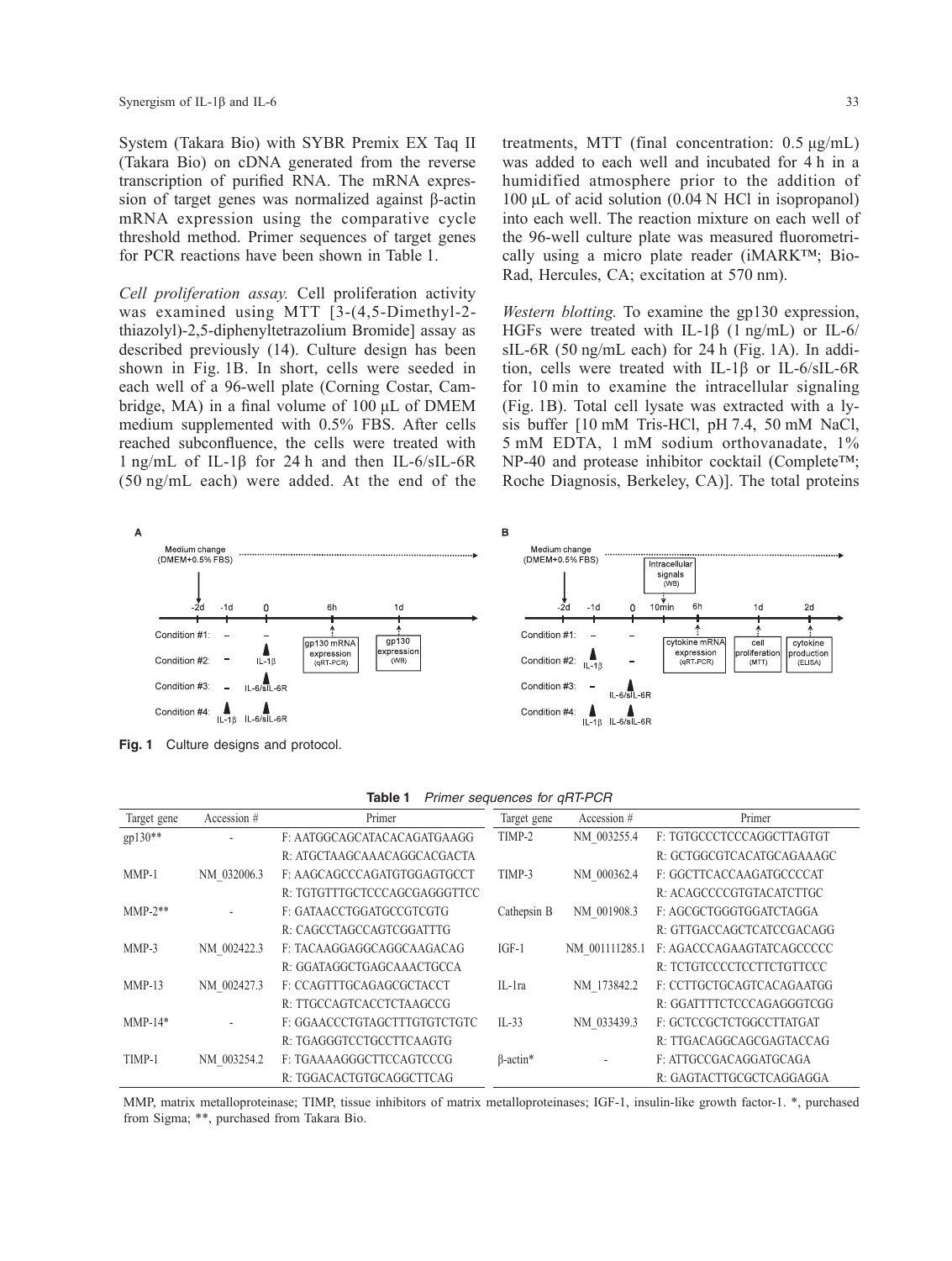(10 μg each) were separated in a denaturing 7.5– 12% polyacrylamide gel and transferred to a polyvinylidene difluoride membrane (Millipore, Bedford, MA) as described elsewhere. The membranes were then blocked with 5% skim milk in TTBS (10 mM Tris-HCl, pH 7.4, 150 mM NaCl, 0.05% Tween 20) and subsequently incubated with antibodies against phospho-JNK or phospho-ERK. Immunoreactive proteins were detected using horseradish peroxidase (HRP)-conjugated secondary antibodies and Super Signal kits (Pierce Biotechnology, Rockford, IL) according to the manufacturer's instructions. β-actin was used as an internal control of loading proteins. Finally, to examine the cathepsin L production, cells were treated with IL-6/sIL-6R after pretreatment of IL-1β for 48 h, and the culture supernatants were collected and stocked at −80°C until use. To ensure whether the equivalent protein levels of supernatants were loaded in each lane, blotted membrane was stained with coomassie-brilliant blue.

*ELISA.* To investigate the IL-6 secretion, HGFs were treated for 24 h with or without IL-1 $\beta$  (1 ng/mL). Next, to investigate the sIL-6R secretion, THP-1 macrophages and HGFs were treated for 24 h with or without IL-1 $\beta$  (1 ng/mL), TNF- $\alpha$  (5 ng/mL) and IL-6 (10 ng/mL). Thirdly, to investigate the changes of various proteins secretion, cells were pre-treated for 24 h with or without IL-1 $\beta$  (1 ng/mL) and then treated with or without IL-6/sIL-6R (50 ng/mL each) for 48 h. Culture design has been shown in Fig. 1B. Supernatants were collected and stocked at −80°C until use. The amount of target proteins was measured using sandwich ELISA kits (R&D Systems) according to the manufacturer's instruction.

*Statistical analysis.* Statistical significances were determined by Student's *t*-test or Turkey-Kramer ANOVA. P value less than 0.05 was considered statistically significant. All analyses were performed with JMP 8.0.2 software (SAS Institute, Cary, NC).

# **RESULTS**

#### *Induction of gp130 expression and IL-6 secretion in HGFs treated by IL-1β*

IL-1β but not IL-6/sIL-6R, induced gp130 mRNA expression in HGFs (IL-1β: *P* = 0.0062; IL-6/sIL-6R: 0.4827, Student's *t*-test, vs. untreated cells) (Fig. 2A). Corresponding to the mRNA expression, IL-1β but not IL-6/sIL-6R induced gp130 protein expression in HGFs (*P* = 0.0043, Student's *t*-test, vs. untreated cells) (Fig. 2B). In this experiment, THP-1 macrophages were used as a control of HGFs. Inversely, IL-6 but not IL-1β induced gp130 mRNA expression in THP-1 macrophages  $(P = 0.0061, \text{ vs.})$ untreated, Student's *t*-test) (Fig. 2A). In THP-1 macrophages, both TNF-α and TGF-β did not enhance



**Fig. 2** Effects of IL-1β on gp130 expression. (**A**) Quantitative RT-PCR analysis of gp130 mRNA expression in HGFs and THP-1 macrophages. At 6 h after IL-1β (1 ng/mL) or IL-6/sIL-6R (50 ng/mL each) treatment, total RNA was extracted for qRT-PCR. Results are representative of 3 independent experiments. Relative values of gp130 mRNA were normalized to that of β-actin levels and expressed as relative ratio. \*, *P* < 0.05; \*\*, *P* < 0.01, Student's *t*-test. (**B**) Western blot analysis of gp130 protein expression in HGFs (Upper panel). At 24 h after IL-1β (1 ng/mL) or IL-6/sIL-6R (50 ng/mL each) treatment, total cell lysate was extracted for Western blotting. Results are representative of 3 independent experiments. Quantitation of the protein levels in lysates was performed by densitometric scanning of each band using Image J software (NIH, Washington DC, USA), and densitometry values were normalized to β-actin levels and expressed as relative induction (Lower panel). \*, *P* < 0.05, Student's *t*-test.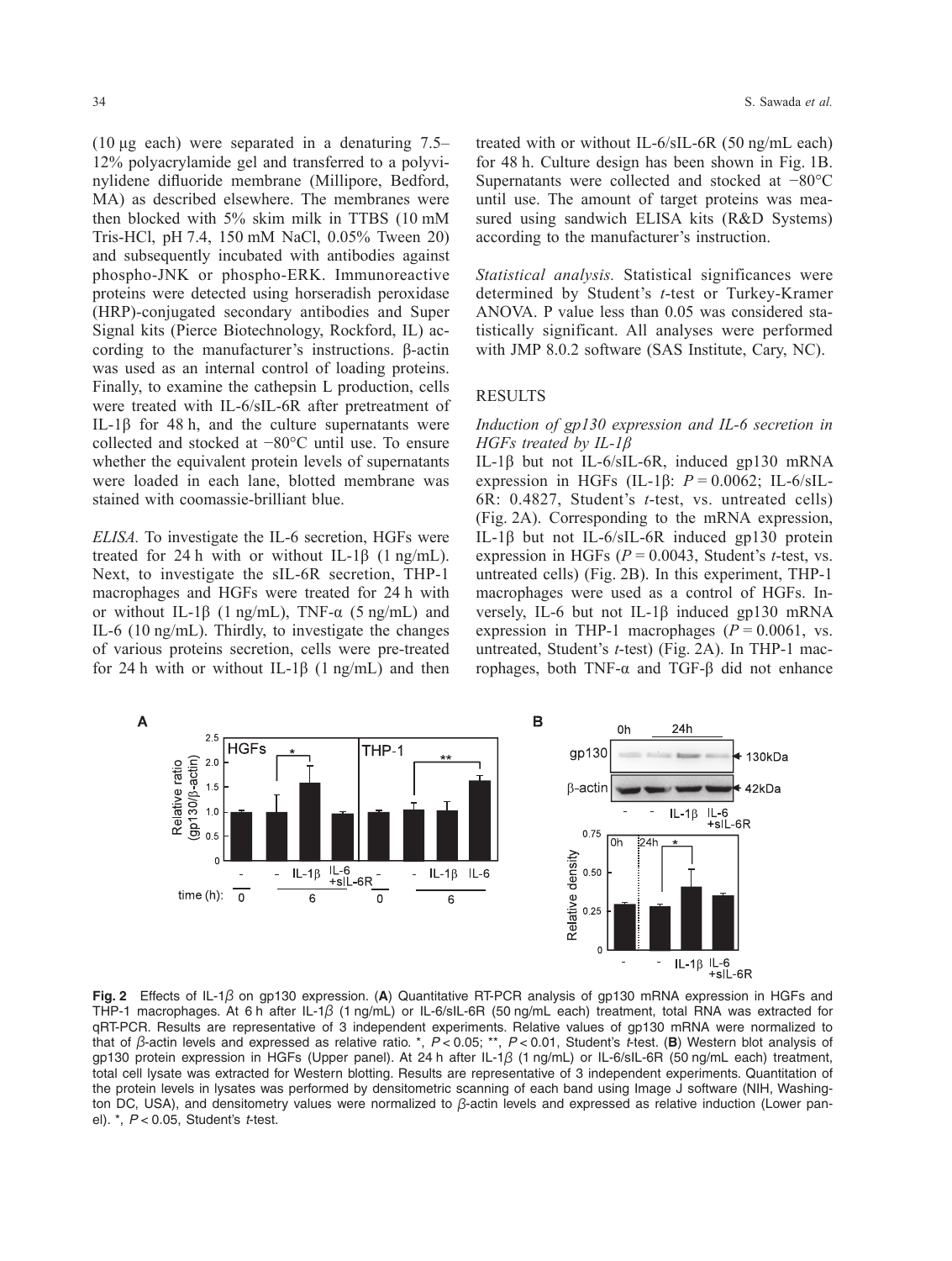the gp130 mRNA expression (data not shown). IL-1β induced significantly IL-6 secretion in HGFs (*P* < 0.0001, Student's *t*-test, vs. untreated cells) (Fig. 3A).

#### *Induction of sIL-6R production in THP-1 macrophages but not HGFs*

IL-6 increased significantly sIL-6R production in THP-1 macrophages (*P* < 0.0001, Student's *t*-test) (Fig. 3B). Whereas there were no significant differences between untreated and IL-1β or TNF-α treated THP-1 macrophages in sIL-6R production (IL-1β:  $P = 0.221$ ; TNF- $\alpha$ :  $P = 0.189$ , Student's *t*-test). We could not detect sIL-6R in culture supernatants of HGFs treated with any cytokines.

#### *Effect of IL-1β on IL-6/sIL-6R signals in HGFs*

As shown in Fig. 4A, pretreatment of IL-1β promoted dramatically the phosphorylation of Stat3, ERK and JNK by IL-6/sIL-6R (Fig. 4B: *P* < 0.0001, Turkey-Kramer ANOVA) in HGFs, probably due to induction of gp130 expression.

### *Effect of IL-1β or IL-6/sIL-6R on cell proliferation in HGFs*

IL-1β promoted significantly cell proliferation of HGFs, whereas IL-6/sIL-6R did not promote the cell proliferation (IL-1β: *P* = 0.0063; IL-6/sIL-6R: *P* = 0.1733, vs. untreated, Student's *t*-test) (Fig. 5).

#### *Synergistic effects of IL-1β and IL-6/sIL-6R on gene expression of inflammation-related molecules*

IL-1β but not IL-6/sIL-6R increased significantly both MMP-1 and MMP-3 mRNA expression (*P* < 0.0001, vs. untreated, Student's *t*-test), and IL-6/sIL-6R increased synergistically the MMP-1 and -3 mRNA expression in HGFs pretreated with IL-1β  $(P < 0.0001$ , vs. IL-1 $\beta$  or IL-6/sIL-6R, Student's

*t*-test) (Fig. 6A). IL-1 $\beta$  but not IL-6/sIL-6R increased significantly MMP-2 mRNA expression (*P* < 0.0001, vs. untreated, Student's *t*-test), and the MMP-2 mRNA expression was not enhanced by costimulation of IL-1β and IL-6/sIL-6R in HGFs (Fig. 6B and 6C). MMP-13 and -14 mRNA expression was enhanced synergistically by IL-6/sIL-6R in HGFs pretreated with IL-1β ( $P < 0.0001$ , vs. IL-1β or IL-6/sIL-6R, Student's *t*-test) (Fig. 6D and 6E). Inversely, we observed the tendency that TIMP-1, -2 and -3 mRNA expressions were suppressed in HGFs treated by IL-1β and IL-6/sIL-6R (Fig. 6G, 5H and 6I). Thus, tissue degradation by MMPs might be promoted in inflamed periodontal tissues. Whereas, cysteine protease cathepsin B mRNA expression was not changed (Fig. 6F). IL-1β but not IL-6/sIL-6R decreased significantly IGF-1 mRNA expression (*P* < 0.0001, vs. untreated, Student's *t*-test), however IL-6/sIL-6R did not affect synergistically the IGF-1 mRNA expression in HGFs pretreated with IL-1β (Fig. 6J). IL-6/sIL-6R increased synergistically the IL-1ra and IL-33 mRNA expression in HGFs pretreated with IL-1 $\beta$  ( $P < 0.0001$ , vs. IL-1 $\beta$  or IL-6/ sIL-6R, Student's *t*-test) (Fig. 6K and 6L).

#### *Synergistic effects of IL-1β and IL-6/sIL-6R on protein secretion of inflammation-related molecules*

Both IL-1β and IL-6/sIL-6R increased significantly proMMP-1 production (IL-1β and IL-6/sIL-6R: *P* < 0.0001, vs. untreated, Student's *t*-test), and the proMMP-1 production was enhanced significantly by IL-6/sIL-6R in HGFs pretreated with IL-1β (*P* < 0.0001, vs. IL-1β or IL-6/sIL-6R, Student's *t*-test) (Fig. 7A). IL-6/sIL-6R but not IL-1β increased significantly cathepsin B production (IL-1β: *P* = 0.1352, IL-6/sIL-6R: *P* = 0.0207, vs. untreated, Student's *t*-test), and the cathepsin B production was



**Fig. 3** Induction of IL-6 and sIL-6R. (**A**) Secretion of IL-6 in HGFs stimulated by IL-1β. Cells were stimulated by IL-1β (1 ng/mL) for 24 h and the supernatants were collected. (**B**) Secretion of sIL-6R in THP-1 macrophages and HGFs stimulated by IL-1 $\beta$ , TNF- $\alpha$  and IL-6 (10 ng/mL). Cells were stimulated by I IL-1 $\beta$  (1 ng/mL), TNF- $\alpha$  (5 ng/mL) and IL-6 (10 ng/mL) for 24 h and the supernatants were collected. Both IL-6 and sIL-6R levels were measured using ELISA kits. Data represents as the mean ± SD from 3 independent experiments. \*\*, *P* < 0.01, \*, *P* < 0.05 as compared with control (Student's *t*-test).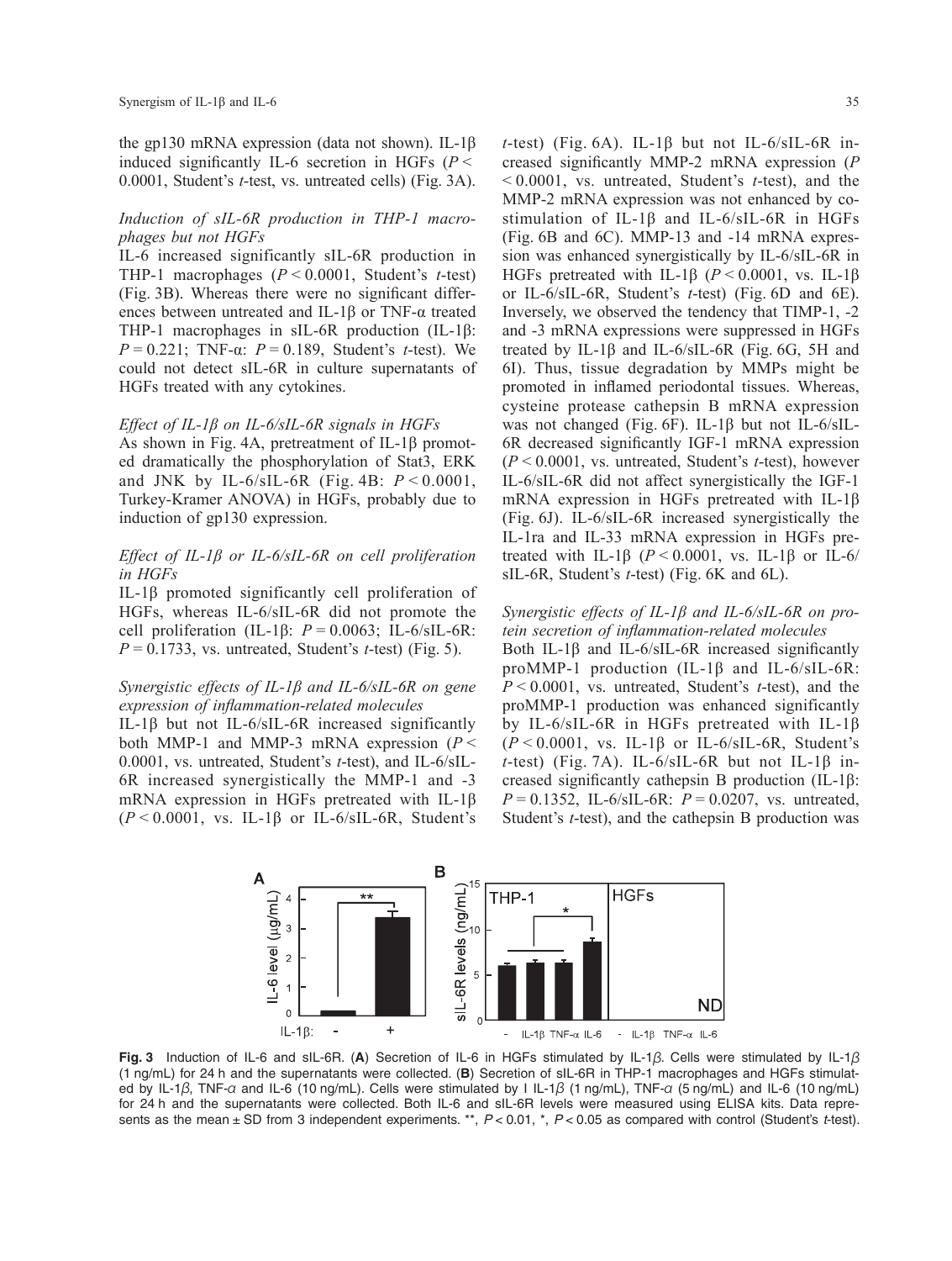

**Fig. 4** Induction of IL-6 signals by IL-1β. (**A**) Effects of IL-1β pretreatment on Stat3, ERK and JNK phosphorylation. After HGFs were treated with IL-1 $\beta$  (1 ng/mL) for 24 h, IL-6/ sIL-6R (50 ng/mL each) was added into culture plate for 10 min. The phosphorylated proteins were examined by Western blotting. Results are representative of 3 independent experiments. (**B**) Relative levels of phosphorylated proteins (Stat3, ERK and JNK). Quantitation of the protein levels was performed by densitometric scanning of each band (Stat3: 92 kDa, ERK: 42 kDa, JNK: 46 kDa) using Image J software (NIH, Washington DC, USA), and densitometry values were normalized to β-actin levels and expressed as relative induction. \*\*, *P* < 0.01, Turkey-Kramer ANOVA. (**C**) Schematic representation of HGF-macrophage crosstalk. IL-1 $\beta$  might up-regulate functionally IL-6 responsiveness of HGF by autocrine/paracrine loops.

not enhanced by IL-6/sIL-6R in HGFs pretreated with IL-1 $\beta$  ( $P = 0.3694$ , vs. IL-6/sIL-6R, Student's *t*-test). Thus, we did not find the synergistic effect of IL-1 $\beta$  and IL-6/sIL-6R on cathepsin B production in HGFs (Fig. 7B). On the other hand, cathepsin L production increased synergistically in HGFs treated with IL-1 $\beta$  and IL-6/sIL-6R (Fig. 8). Both IL-1 $\beta$  and IL-6/sIL-6R increased significantly IL-1ra and MCP-1



**Fig. 5** Cell proliferative activity. After HGFs were treated with IL-1 $\beta$  (1 ng/mL) for 24 h, IL-6/sIL-6R (50 ng/mL each) was added into culture plate for 24 h. The cell proliferative activity was determined by MTT assay. Data represents as the mean ± SD from 3 independent experiments. \*\*, *P* < 0.01, \*, *P* < 0.05 as compared with control (Student's *t*-test).

production (IL-1β and IL-6/sIL-6R: *P* < 0.0001, vs. untreated, Student's *t*-test), and the both IL-1ra and MCP-1 productions were enhanced significantly by IL-6/sIL-6R in HGFs pretreated with IL-1β (*P* < 0.0001, vs. IL-1β and IL-6/sIL-6R, Student's *t*-test) (Fig. 7C, 7E). IL-1β but not IL-6/sIL-6R increased significantly IL-8 production (IL-1β: *P* < 0.0001, IL- $6/\text{s}$ IL- $6\text{R}$ :  $P = 0.9712$ , vs. untreated, Student's *t*-test) (Fig. 7D). As shown in Fig. 4F, both IL-1β and IL-6/sIL-6R did not induce IL-12 production in HGFs. Interestingly, strong synergistic effects between IL-1β and IL-6/sIL-6R were observed in the production of growth factors. IL-6/sIL-6R but not IL-1β increased significantly bFGF production (IL-1β: *P* = 0.5982, IL-6/sIL-6R: *P* < 0.0001, vs. untreated, Student's *t*-test), and the bFGF production was enhanced significantly by IL-6/sIL-6R in HGFs pretreated with IL-1β (*P* < 0.0001, vs. IL-6/sIL-6R, Student's *t*-test) (Fig. 7G). Both IL-1β and IL-6/sIL-6R increased significantly VEGF production (IL-1β: *P* = 0.0416, IL-6/sIL-6R: *P* = 0.0057, vs. untreated, Student's *t*-test), and the VEGF production was enhanced significantly by IL-6/sIL-6R in HGFs pretreated with IL-1β (*P* < 0.0001, vs. IL-1β and IL-6/sIL-6R, Student's *t*-test) (Fig. 7H).

# DISCUSSION

Cytokine biology regulating inflammatory diseases has been discussed for the last several decades (9, 13). Increased levels of IL-1β have been reported in cases of osteoporosis, rheumatoid arthritis and periodontitis (33). Effects of IL-1β on osteoclasts have been examined *in vitro*, and IL-1β has been found to increase the mature formation as well as the resorptive capacity of osteoclasts (14). In general,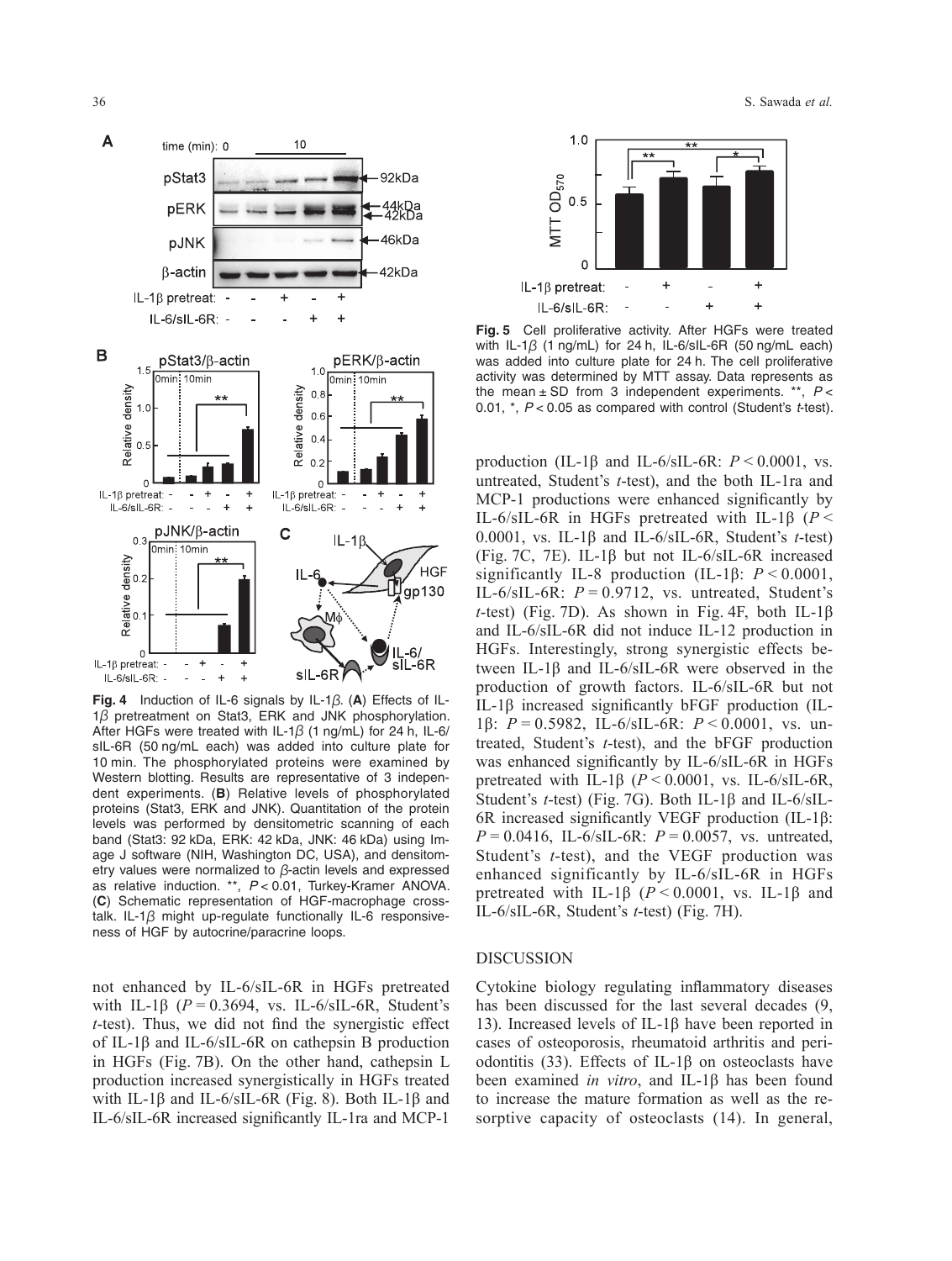

**Fig. 6** Synergistic effects of IL-1β and IL-6/sIL-6R on mRNA expression of various inflammation-related molecules in HGFs. After HGFs were treated with IL-1β (1 ng/mL) for 24 h, IL-6/sIL-6R (50 ng/mL each) was added into culture plate for 6 h. Expression of mRNAs was examined by qRT-PCR. Relative values of each mRNA was normalized to that of β-actin levels and expressed as relative ratio. \*, *P* < 0.05; \*\*, *P* < 0.01, Student's *t*-test.

IL-6 is well known as a multifactorial cytokine that plays major roles in the pathogenesis of rheumatoid arthritis and periodontitis (27). Thus, although IL-1β must correlate with IL-6 in periodontitis lesion, the relationship between IL-1β and IL-6 remains unknown in pathophysiology of periodontitis. HGFs are the most abundant cells in gingival connective tissues and play an important role in the control of inflammation in inflamed gingiva (27). Responses of HGFs to elevated inflammatory cytokines are thought to contribute to the development of periodontitis (29), although the precise mechanism remains unknown. In the present study, we investigated the regulation of inflammation-related molecules by synergism between IL-1β and IL-6/sIL-6R by targeting HGFs.

We have reported previously that IL-6 signals in the presence of sIL-6R are initiated in the phosphorylation of IL-6 signal transducer gp130 in HGFs (19). At least two distinct signaling cascades, the Stat3 and the MAPKs pathways, have been activated and lead to various responses such as VEGF secretion in HGFs (18). In the present study, we demonstrated for the first time that IL-1β but not IL-6/sIL-6R induces gp130 expression in HGFs at mRNA and protein levels. On the other hand, IL-6/ sIL-6R but not IL-1β induces gp130 mRNA expression in THP-1 macrophages. These differences of gp130 induction by inflammatory cytokines might depend on the role of each cell in inflammatory microenvironment. Next, IL-1β also increased significantly IL-6 secretion in HGFs. IL-1β might upregulate functionally IL-6 responsiveness of HGF by autocrine loops. However, IL-6 cannot act to HGFs without sIL-6R, because HGFs do not express suffi-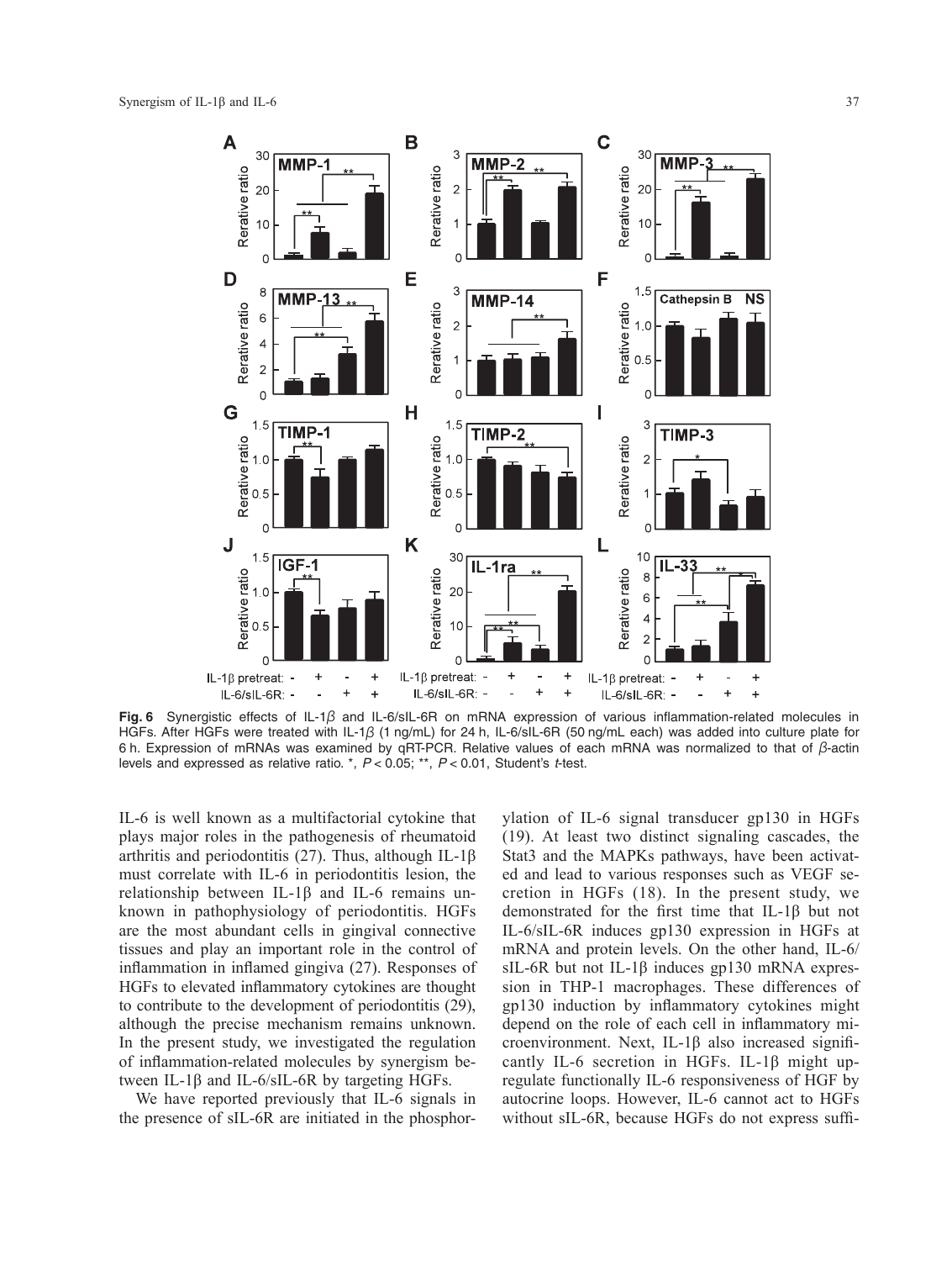

**Fig. 7** Synergistic effects of IL-1β and IL-6/sIL-6R on secretion of various inflammation-related molecules in HGFs. HGFs were treated with IL-1 $\beta$  (1 ng/mL) for 24 h, and IL-6/ sIL-6R (50 ng/mL each) was added into culture plate for 48 h. The levels of target molecules were measured using ELISA Kits. Data represents as the mean  $\pm$  SD from 3 independent experiments. \*\*, *P* < 0.01, \*, *P* < 0.05 as compared with control (Student's *t*-test). ND, not detected.

cient cell surface IL-6R to bind appreciable levels of IL-6 (19). Therefore, we examined whether sIL-6R production is induced by other cell types stimulated by inflammatory cytokines. As shown in Fig. 3B, PMA-differentiated THP-1 macrophages treated with IL-6 but not IL-1β and TNF-α induced significantly the sIL-6R production, whereas HGFs did not produce sIL-6R as expected. Macrophages existing in periodontitis lesions might be a candidate of sIL-6R-producing cells. A series of results might be possible to explain the IL-1β-mediated promotion of IL-6 function by HGF-macrophage cross-talk. To confirm the enhancement of IL-6 function by IL-1β in HGFs, the intracellular signals were investigated. The phosphorylation of Stat3, ERK and JNK induced by IL-6/sIL-6R was enhanced dramatically in HGFs pretreated with IL-1β. The induction of phosphorylation might depend on increase of gp130 by



**Fig. 8** Cathepsin L production in HGFs. HGFs were treated by IL-1 $\beta$  (1 ng/mL) and IL-6/sIL-6R (50 ng/mL each), and culture supernatants were collected. Secreted cathepsin L levels were analyzed using Western blotting probed with antibodies against cathepsin L. To confirm the equivalent levels of loaded proteins in culture supernatant, blotted membrane was stained with coomassie-brilliant blue.

IL-1β in HGFs. Whereas, cell proliferation of HGFs pretreated with IL-1β was not enhanced by IL-6/sIL-6R, thus we could not find the synergism between IL-1β and IL-6 in the cell proliferative activity.

Periodontitis is an infectious inflammatory disease (2, 20, 27). Several inflammatory mediators, cytokines, hormones and growth factors have been detected in periodontitis lesions (20). In the present study, we examined whether several inflammationrelated molecules are regulated by IL-1β and IL-6/ sIL-6R synergistically by targeting HGFs.

### *Proteases*

Multiple proteases are considered to be involved in the degradation of extracellular matrix seen in periodontitis. These proteases include MMPs, cysteine proteases such as cathepsin B and L, and serine proteases such as urokinase and others (15). MMP-1 plays an important role in degradation of gingival collagen fibers because type I collagen is dominant in gingival connective tissues (8). As expected, production of MMP-1 increased dramatically in HGFs co-stimulated with both IL-1β and IL-6/sIL-6R at mRNA and protein levels. MMP-1 is extracellularly released into the inflamed periodontal tissue, and may be involved in the destruction of connective tissue by directly degrading collagens or by activating the fibronolytic protease cascade. As shown in Fig. 7B, IL-6/sIL-6R induced significantly cathepsin B secretion in HGFs in agreement with our previous report (30). Cathepsin B degrades directly collagen fibers, and the protease contributes to collagen degradation indirectly through activation of MMP-1 (3, 4). Therefore, these results encourage that MMP-1 and cathepsin B released from HGFs co-stimulated with both IL-1β and IL-6/sIL-6R might act coopera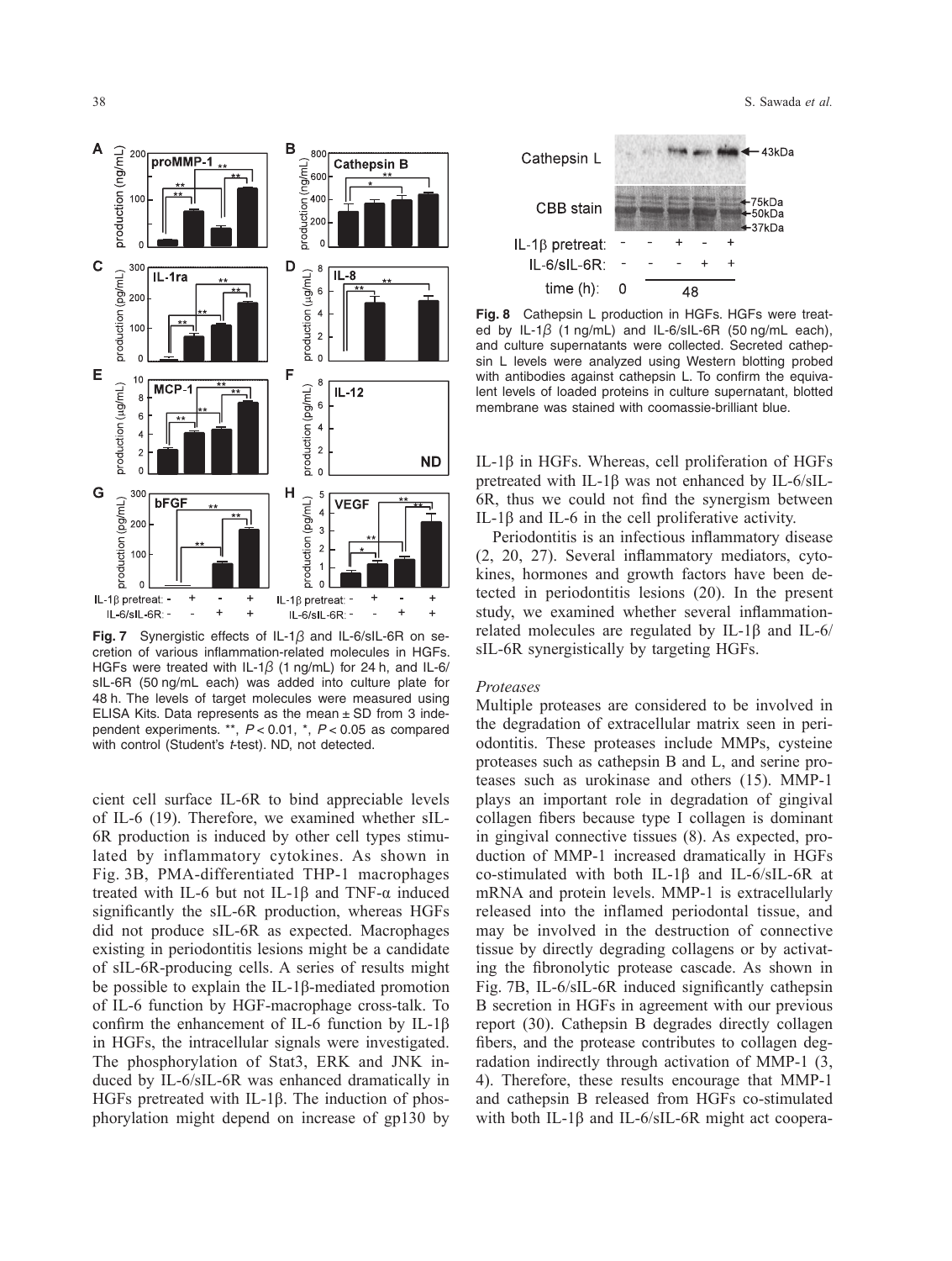tively in degradation of periodontal tissues. In addition, since mRNA of TIMP-1 known as MMP-1 inhibitor, was not changed in HGFs treated with the co-stimulation. These findings indicate that tissue degradation by MMP-1 might be promoted, since imbalance between MMP-1 and TIMP-1 should be expressed in the inflamed periodontal tissues.

#### *Chemokines*

Chemokines such as IL-8 and MCP-1 may be related to periodontitis severity (7, 28). Previously, several investigators have shown that chemokine levels in gingival crevicular fluid decrease after periodontal therapy (7, 12). Thus, chemokines seem to be attractive therapeutic targets for periodontitis management. As shown in Fig. 7E, MCP-1 secretion was induced significantly and synergistically in HGFs co-stimulated by IL-1β and IL-6/sIL-6R. On the other hand, IL-8 secretion was enhanced by IL-1β but not IL-6/sIL-6R in HGFs, thus no synergistic effect between IL-1β and IL-6/sIL-6R was observed in IL-8 secretion. Secretion of IL-1ra, antagonist of IL-1β, was enhanced significantly and synergistically in HGFs co-stimulated by IL-1β and IL-6/sIL-6R. However, since PMA-differentiated THP-1 macrophages produced over 100-fold IL-1ra compared to that of HGFs (data not shown), it remains unclear whether IL-1ra produced by HGFs down-regulates sufficiently the IL-1 function in periodontitis lesions. HGFs did not secrete IL-12 known as a strong IFN-γ inducer in HGFs treated with IL-1β and IL-6/ sIL-6R. Function of IL-1β and IL-6/sIL-6R might be limited in the HGFs-mediated immune responses. In addition, mRNA expression of IL-33, a member of IL-1 family cytokine inducing host defense, was enhanced dramatically in HGFs co-stimulated with both IL-1β and IL-6/sIL-6R. Further experiments will be needed in clinical significance of IL-33 induced by both IL-1β and IL-6/sIL-6R.

### *Growth factors—possible mechanisms of induction of angiogenesis*

Angiogenesis consists of multiple processes such as degradation of vascular basement membranes and surrounding extracellular matrix, and migration and proliferation of endothelial cells as seen in periodontitis lesions (23). Several mediators have been reported as angiogenic factors that are important for these processes (6). VEGF is the most powerful regulator of angiogenesis, and plays an important role in the regulation of inflammatory periodontitis (6). Our previous reports have shown that IL-6/sIL-6R induced VEGF secretion in HGFs (18). As shown in

Fig. 7H, co-stimulation with IL-1β and IL-6/sIL-6R enhanced synergistically VEGF secretion in HGFs, possibly resulting in severe angiogenesis of periodontitis lesions. Regarding angiogenesis, it has been reported that murine cathepsin B in vasculature was remarkably up-regulated during the degradation of vascular basement membrane associated with tumor angiogenesis (17). Furthermore, Yanamandra *et al.* has reported that cathepsin B knockdown in glioma cell lines inhibited tumor-induced angiogenesis by modulating the expression of VEGF (31). Therefore, VEGF and cathepsin B released from HGFs co-stimulated by both IL-1β and IL-6/sIL-6R might induce the angiogenesis cooperatively in periodontitis lesions by affecting angiogenesis-inducing cells such as endothelial cells. Basic FGF (bFGF) is also well-known as a strong angiogenic inducer, and can stimulate migration and proliferation of endothelial cells and promote formation of capillary tubes *in vitro* (32). Interestingly, IL-6/sIL-6R induced dramatically bFGF secretion in HGFs, whereas the bFGF was not detected in culture supernatant of HGFs treated by IL-1β. Furthermore, co-stimulation with IL-1β and IL-6/sIL-6R enhanced synergistically bFGF secretion in HGFs. The synergistic effect might depend on IL-1β-induced increase of gp130 on cell surface of HGFs. The common cytokine receptor chain, gp130, controls the activity of a group of cytokines such as IL-6, IL-11, IL-27, ciliary neurotrophic factor (CNTF), leukemia inhibitory factor, oncostatin M, cardiotrophin-1, cardiotrophin-like cytokine and neuropoietin (5). These cytokines are involved in multiple different biological processes, including inflammation, acute phase response, immune responses and cell survival (10). Therefore, increase of gp130 by IL-1β in HGFs will be attractive insight for inflammatory regulation of periodontitis.

HGFs functions are well regulated by various cytokines in periodontitis lesions. Taken together, HGF-mediated synergistic effects of IL-1β and IL-6/ sIL-6R may regulate the periodontal inflammation through induction of gp130 expression, leading to progression of periodontitis (Fig. 4C). To clarify the cytokine cascade might contribute to create a new drug for regulation of gingival inflammation.

# Acknowledgements

This work was supported by Grant-in-Aid for challenging Exploratory Research #24659926 (to KN) from the Japan Society for the Promotion of Science, the Open Research Project from the Ministry of Education, Culture, Sports, Science, and Technology of